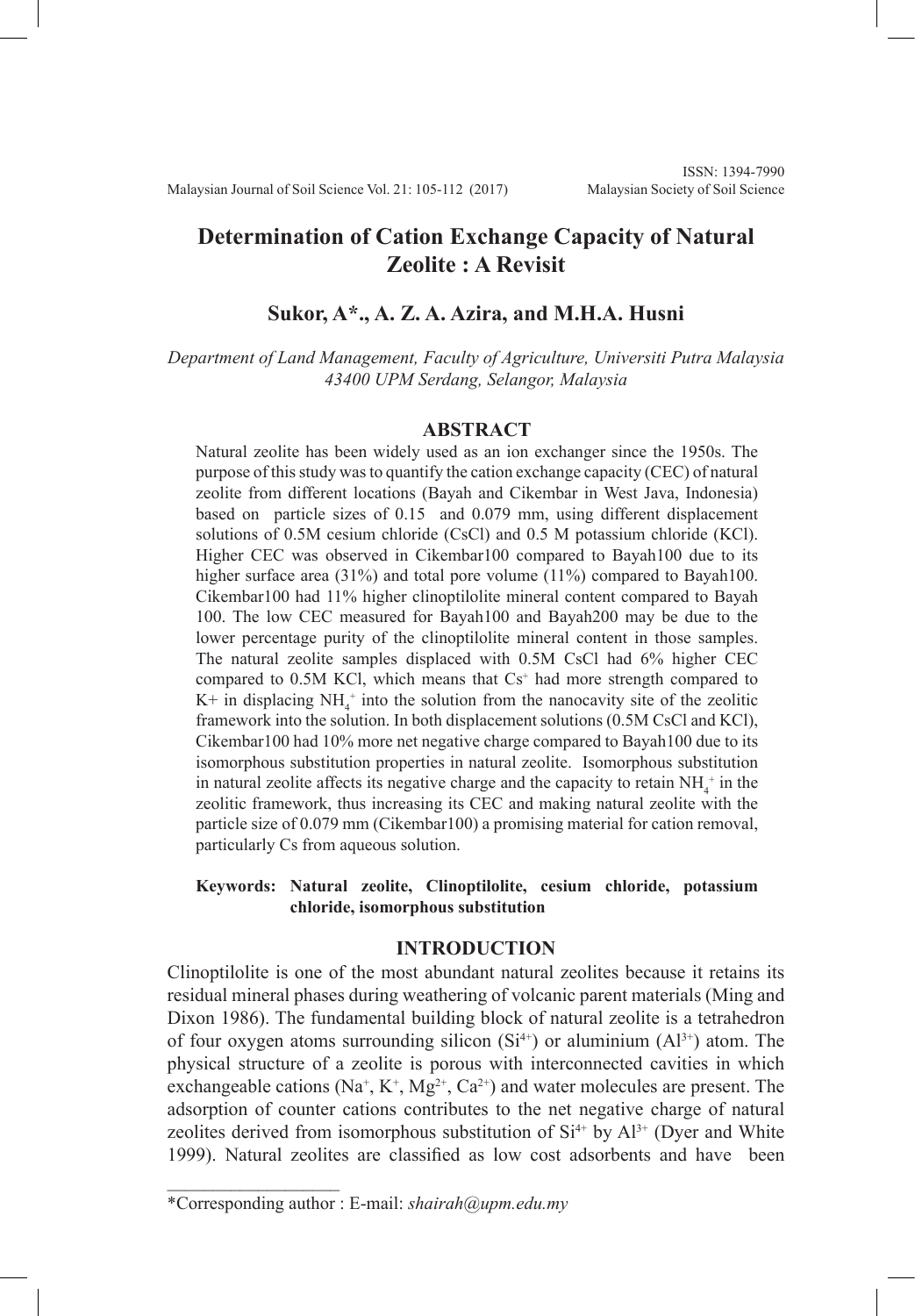widely used in the management of radioactive wastes from nuclear reactors, gas purification, petroleum production and wastewater treatment (Ames 1961; Hor *et al*. 2016). One of the important properties of zeolite is its cation exchange. Among the factors that affect cation exchange of natural zeolite from aqueous solutions are washing frequency, chemical conditioning, contact time, type of displacement solution and the presence of soluble and competing ions in an aqueous solution. Based on the study by Ames (1960)(1961 in the ref list), the cation selectivity series in natural zeolite is described as cesium,  $Cs^{\dagger}$  ammonium,  $NH_4^{\ast}$ >potassium, K<sup>+</sup>>sodium, Na<sup>+</sup>>calcium, Ca<sup>2+</sup> >magnesium, Mg<sup>2+</sup>. The cation selectivity of natural zeolite is advantageous for the efficient storage of fission products Cs<sup>137</sup>generated by a nuclear power plant. The 11<sup>th</sup> Malaysia Plan 2016-2020, calls for exploring the usage of nuclear power as an alternative energy resource (Khattak *et al.* 2016). Natural zeolite is abundant worldwide in huge deposits, readily available and inexpensive compared to synthetic zeolite. Natural zeolites have been widely used as an ion exchanger but this is often limited to countries having their own natural zeolite deposits such as the United States of America, Russia, China, Turkey and Indonesia. The purpose of this study was to quantify the cation exchange capacity (CEC) of natural zeolite from different locations (Bayah and Cikembar in West Java, Indonesia) based on particle sizes of 0.15 and 0.079 mm, using different displacement solutions of 0.5M cesium chloride (CsCl) and 0.5 M potassium chloride (KCl).

# **MATERIALS AND METHODS**

Natural zeolite samples were selected from from two locations inWest Java, Indonesia (Bayah and Cikembar) with different particle sizes of 0.079 mm and 0.15 mm. X-Ray diffraction analysis was conducted to identify the clinoptilolite mineral at the Department of Land Management, Faculty of Agriculture, UPM. The pore structure, surface area (micropore and mesopore), total pore volume, and pore size of natural zeolite were measured using Brunauer-Emmett-Teller (BET) method (Brunauer *et al*.1938) at INFRA Laboratory, Universiti Malaya.

# *Particle Size*

To determine the CEC of natural , the shaking method was conducted in four batches under laboratory conditions with a constant room temperature of 27<sup>o</sup>C. A total of six experimental units comprising one location and one particle size with three replications were analysed per batch. In each batch, six samples were microwaved and washed with 50 mL of distilled water. Samples were shaken with an end-to-end shaker and then centrifuged. The supernatant was decanted for  $Na<sup>+</sup>, K<sup>+</sup>, Ca<sup>2+</sup>, and Mg<sup>2+</sup> determination using atomic absorption spectrophotometer$  $(AAS)$ .

### *Contact Time*

Five g of samples with 50 mL of  $0.5M$  NH<sub>4</sub>Cl were shaken with an end-to-end shaker and left equilibrated for 24 h. After 24 h, the sample was mixed with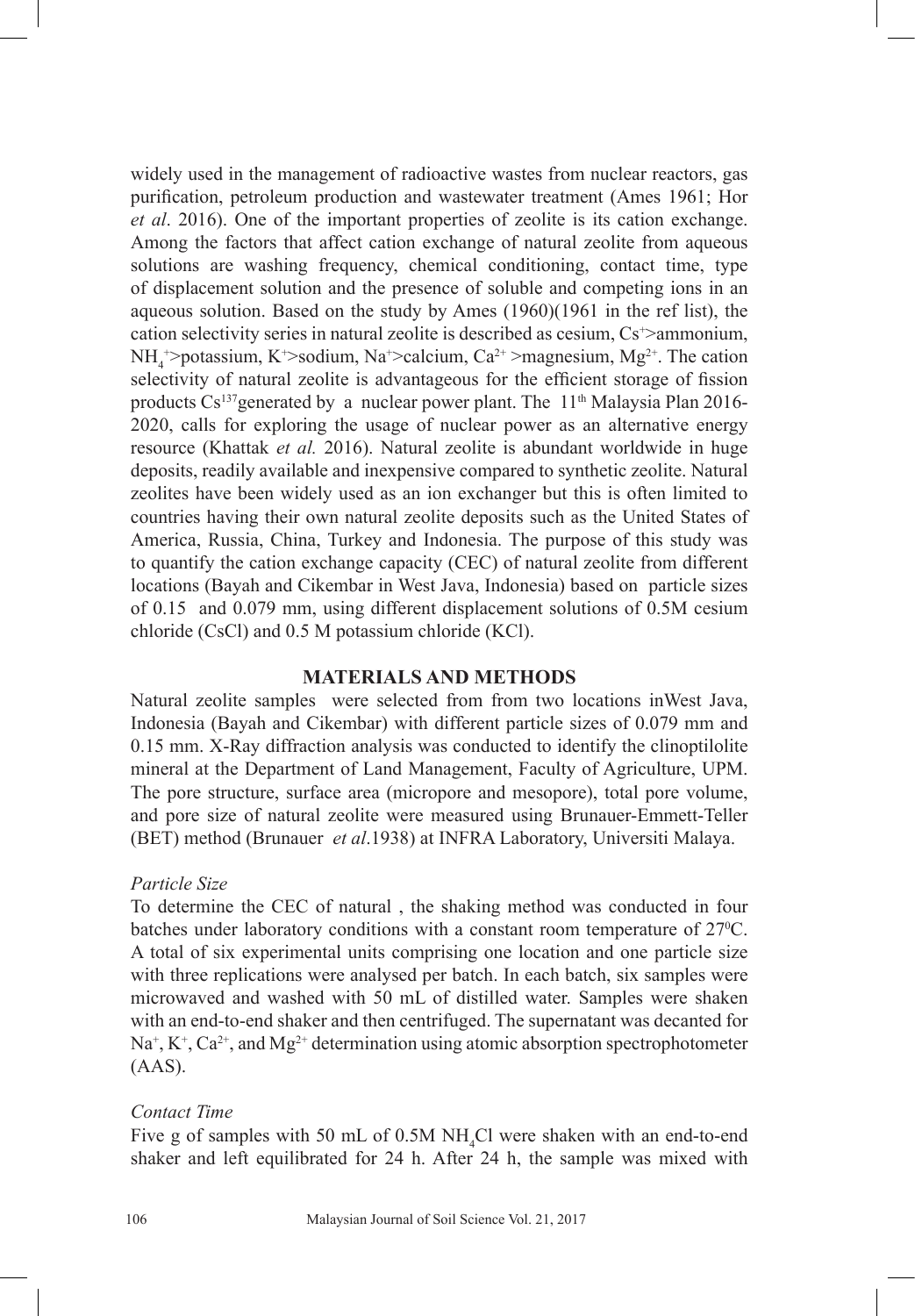50 mL of 95% denatured alcohol and agitated using an end-to-end shaker and then centrifuged. Samples were decanted to determine exchangeable bases  $(Na^+,$  $K^+$ ,  $Ca^{2+}$ ,  $Mg^{2+}$ ) using AAS. A 50 mL of fresh solution of 0.5M NH<sub>4</sub>Cl was then replaced every 24 h (Mackenzie 1951) for five consecutive days to imitate a dynamic system of ion exchange (Noda, 1980; Bain and Smith 1987).

#### *Displacement Solution*

Ammonium was then displaced using two displacement solutions of 0.5M CsCl and 0.5M KCl. Ammonium concentration in solution extract was analysed using an autoanalyser. The value of  $NH_4^+$  concentration obtained in mg L<sup>-1</sup>was then converted to cmolc kg-1.The sensitivity of natural zeolite CEC with the F-ratio value in relation to experimental factors (location, displacement solution and particle size) was tested using analysis of variance model using the MIXED procedure with SLICE function. All respective experimental factors were included in the model as independent variables and CEC as the response variable. F-ratio from the model output was used to assess the relative magnitude of CEC sensitivity to the experimental factors at 99% confidence level.

# **RESULTS AND DISCUSSION**

# *Washing with Distilled Water and Presence of Soluble Cations*

One of the factors that affect cation selectivity is the presence of other cations (Na<sup>+</sup>, K<sup>+</sup>, Ca<sup>2+</sup>, and Mg<sup>2+</sup>) that could reduce the value of NH<sub>4</sub><sup>+</sup> adsorbed on the natural zeolite. In our study, across location and particle sizes, washing with distilled water prior to ionic saturation resulted in higher exchange of Na<sup>+</sup>(from 0.10 to 0.49 cmolc kg-1; Table 4 compared to other cations in the solution. Sodium ions in zeolitic framework are held by weak electrostatic interaction and thus they can be replaced by other cations (Sprynskyy *et al*. 2005). An undetectable Ca2+ and low release of  $Mg^{2+}$  (Table 4) may suggest that much of Ca and Mg may be fixed in the natural zeolite framework (Kitsoupoulos1999).

#### *Contact Time of Saturating Solution and Exchangeable Cations*

Without any pre-treatment of chemical conditioning, the natural zeolites generally have low CEC and therefore are frequently treated by increasing contact time by saturating zeolite samples with an ionic solution. In our study, 93-96% of the exchangeable cations were released in the first three days of saturation with 0.5M NH<sup>4</sup> Cl (data not shown), in comparison to five days (Kitsoupoulos, 1999; Noda, 1980; Sprynskyy *et al*. 2005) , where the values were within range of the study conducted by Kitsopoulos(1999) and Hulbert (1987). Ammonium adsorption into the zeolite nanocavities can be achieved with time due to the process of slow diffusion of  $NH_4^+$  ions into the channels and central nanocavities of natural zeolite (Kithome *et al*. 1998).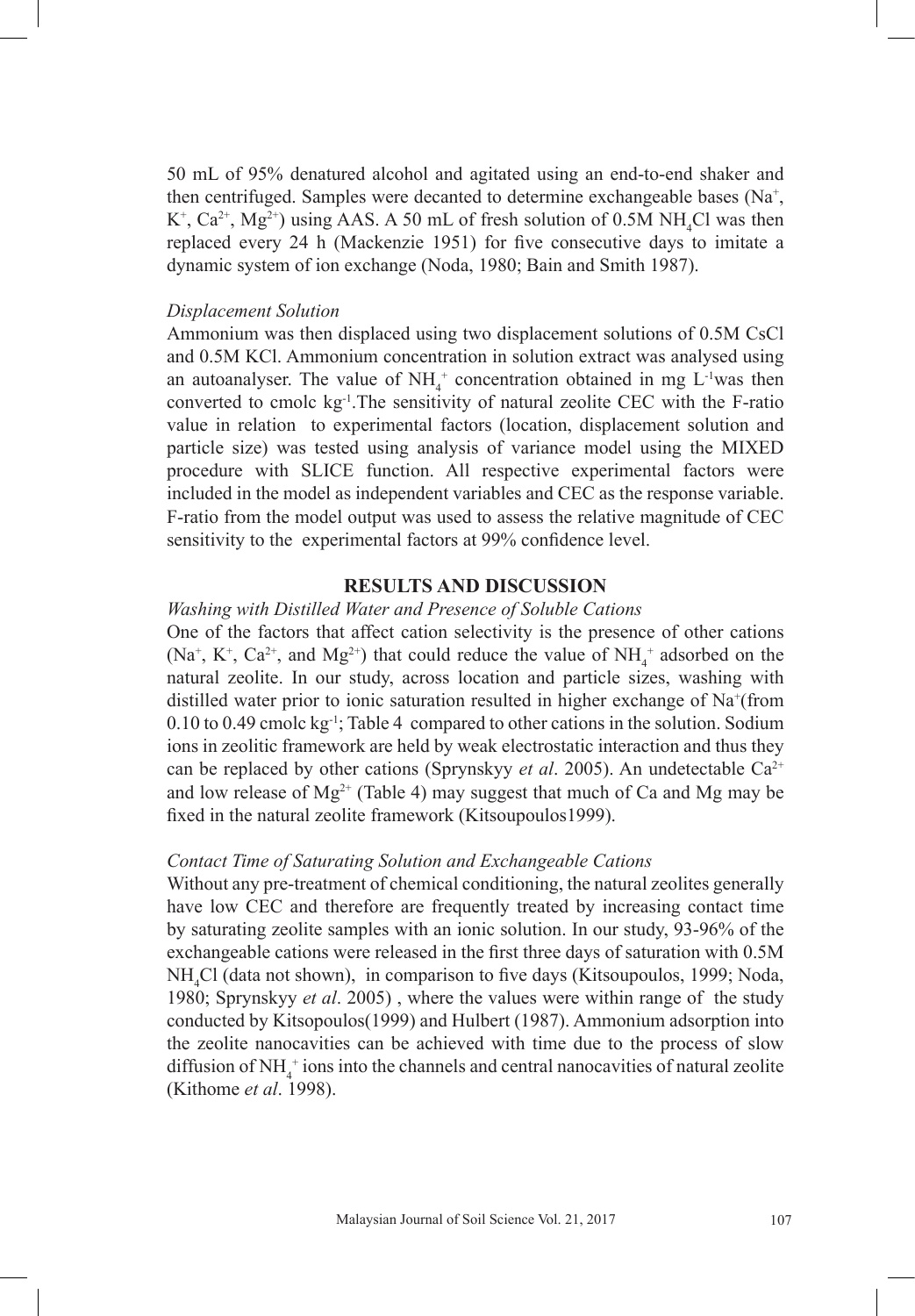### *Effects of Displacement Solution on the CEC of Natural Zeolite*

Natural zeolite samples displaced with 0.5M CsCl had 6% higher CEC compared to  $0.5M$  KCl (P<0.0001), which means that  $Cs<sup>+</sup>$  had more strength compared to  $K^+$  in displacing  $NH_4^+$  from the nanocavity site of the zeolitic framework into the solution. Yoshida et al. (2013) reported that the ionic radius of  $Cs^+(0.17 \text{ nm})$ ,  $NH_4^+$  (0.14 nm),  $K^+$  (0.13 nm) and  $Na^+$  (0.10 nm) plays a functional role in cationic selectivity. An increase in ionic radius results in an increase in selectivity. Based on the lyotropic series, the cation selectivity series in natural zeolite is described as  $Cs^{+} > NH_4^+ > K^{+} > Na^{+} > Ca^{2+} > Mg^{2+}$  (Ames 1960).

### *Location*

F-ratio from the ANOVA models represents the magnitude of the effect of the experimental factors (location, displacement solution and particle size) on the CEC of natural zeolite. Greater sensitivity is reflected by a larger F-ratio. In this study, location (Cikembar and Bayah) had a larger F-ratio than displacement solution and particle size (Table 2). In both the displacement solutions, Cikembar100 recorded significantly higher CEC compared to Bayah100, 21% and 11%, respectively (Table 3). The higher CEC observed in Cikembar100 compared to Bayah100 was due to its higher surface area (31%) and total pore volume (11%) (Table 1). The CEC of natural zeolite, particularly clinoptilolite is within the range of the value as reported by Ahmed *et al.* (2006) and Kithome *et al*. (1998).

Table numbers are not right. Should be in numerological order???

#### *Purity of Clinoptilolite and Particle Size on CEC of Natural Zeolite*

The composition and purity of natural zeolites depend on the amount of clinoptilolite minerals in the natural deposits. Cikembar100 had 11% higher clinoptilolite mineral compared to Bayah 100 (Table 1). The low CEC measured for Bayah100 and Bayah200 may be due to the lower percentage purity of the clinoptilolite mineral content in those samples (Table1). According to Ferguson and Pepper (1987), clinoptilolite zeolite is characterised by a rigid three dimensional lattice with tunnels nm in size and which contain internal exchange sites that have an affinity for  $NH_4^+$ . A 25% decrease in pore size of Cikembar100 compared to Bayah100 (Table 1) increased  $NH_4^+$  retention in the zeolitic framework and resulted in significantly higher CEC in Cikembar100 compared to Bayah100 (Table 3).

#### *Isomorphous substitution and Cation Exchange in Natural Zeolite*

In both displacement solutions (0.5M CsCl and KCl), Cikembar100 had 10% more net negative charge compared to Bayah100 due to its isomorphous substitution properties in natural zeolite (Table 4). Isomorphous substitution in natural zeolite affects its negative charge and the capacity to retain  $NH<sub>4</sub><sup>+</sup>$  in the zeolitic framework. This thus increases its CEC and makes natural zeolite a promising material for cation removal from aqueous waste streams.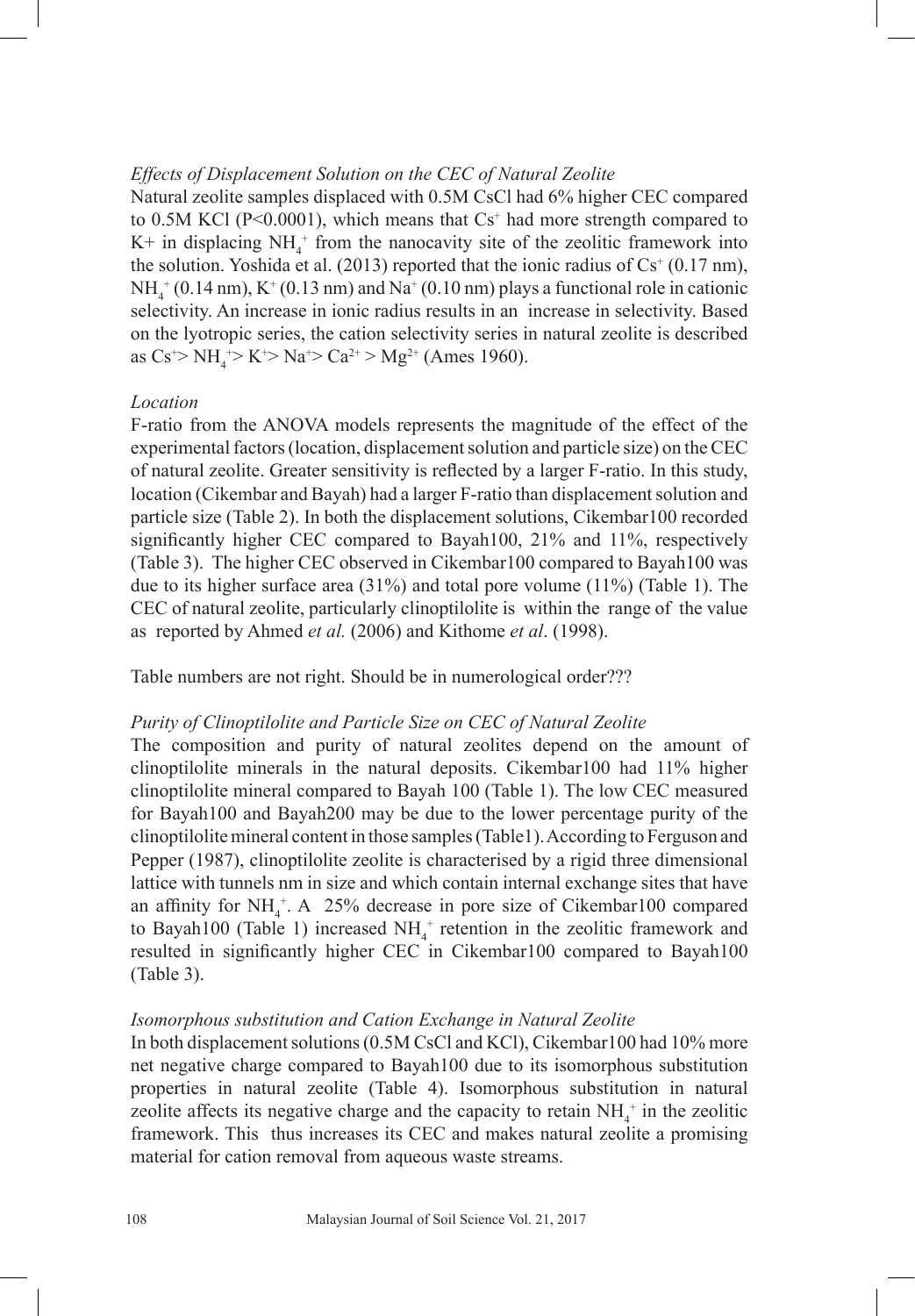| TABLE 1:                                                                                 |
|------------------------------------------------------------------------------------------|
| Key properties of natural zeolite from two different locations (Bayah and Cikembar) with |
| different particle sizes $(0.15 \text{ and } 0.079 \text{ mm})$ in West Java, Indonesia. |

|             | Estimated       | Particle size | Surface area | Total pore volume         | Pore size* |
|-------------|-----------------|---------------|--------------|---------------------------|------------|
| Sample      | Clinoptilolite  | (mm)          | $(m^2/g)$    | $\text{ (cm}^3\text{/g)}$ | (nm)       |
|             | mineral $(\% )$ |               |              |                           |            |
| Bayah100    | 78              | 0.15          | 56.9         | 0.083                     | 5.2        |
| Cikembar100 | 89              | 0.15          | 82.2         | 0.093                     | 3.9        |
| Cikembar200 | 80              | 0.079         | --           | --                        | $- -$      |
| Bayah 200   | 71              | 0.079         | --           | --                        | $-$        |

\*Classification by the International Union of Pure and Applied Chemistry. Width of pore between 2 – 50 nm = Mesopores and < 2 nm = Micropores (Sing et al.,1985). size between 2 – 50 nm = Mesopores and < 2 nm = Micropores (Sing *et al*.,1985).

| TABLE 2                                                                           |
|-----------------------------------------------------------------------------------|
| The F-ratio and P-values of sources of variation from experimental factors at 99% |
| confidence level $(n=24)$ .                                                       |

| <b>Experimental Factors</b> | F-ratio | P-value  |
|-----------------------------|---------|----------|
| Particle size               | 24.35   | 0.0001   |
| Location                    | 179.95  | < 0.0001 |
| Displacement solution       | 31.70   | < 0.0001 |

#### TABLE 3

Table 3: Comparison of cation exchange capacity (CEC) of natural zeolite using two displacement Comparison of cation exchange capacity (CEC) of natural zeolite using two displacement solutions (0.5M CsCl and 0.5M KCl) (n=24). solutions (0.5M CsCl and 0.5M KCl) (n=24).

|                 | Displacement Solution     |                           |  |
|-----------------|---------------------------|---------------------------|--|
|                 | 0.5M CsCl                 | $0.5M$ KCl                |  |
| Sample          | $Mean \pm Standard error$ | $Mean \pm Standard error$ |  |
| Cikembar100     | $107a \pm 0.2$            | $95a \pm 0.6$             |  |
| Cikembar200     | 101 $a \pm 1.3$           | $89a \pm 1.2$             |  |
| Bayah100        | $85 b \pm 1.1$            | $84 b \pm 0.4$            |  |
| Bayah 200       | $80 h \pm 0.4$            | $77 b \pm 0.9$            |  |
| MSD (99% level) | 11                        | 10                        |  |

Means with different letters within column showed significant difference at 99% confidence level. Minimum significant difference (MSD) based on Tukey's Honestly Significant Difference (HSD) at 99% confidence level.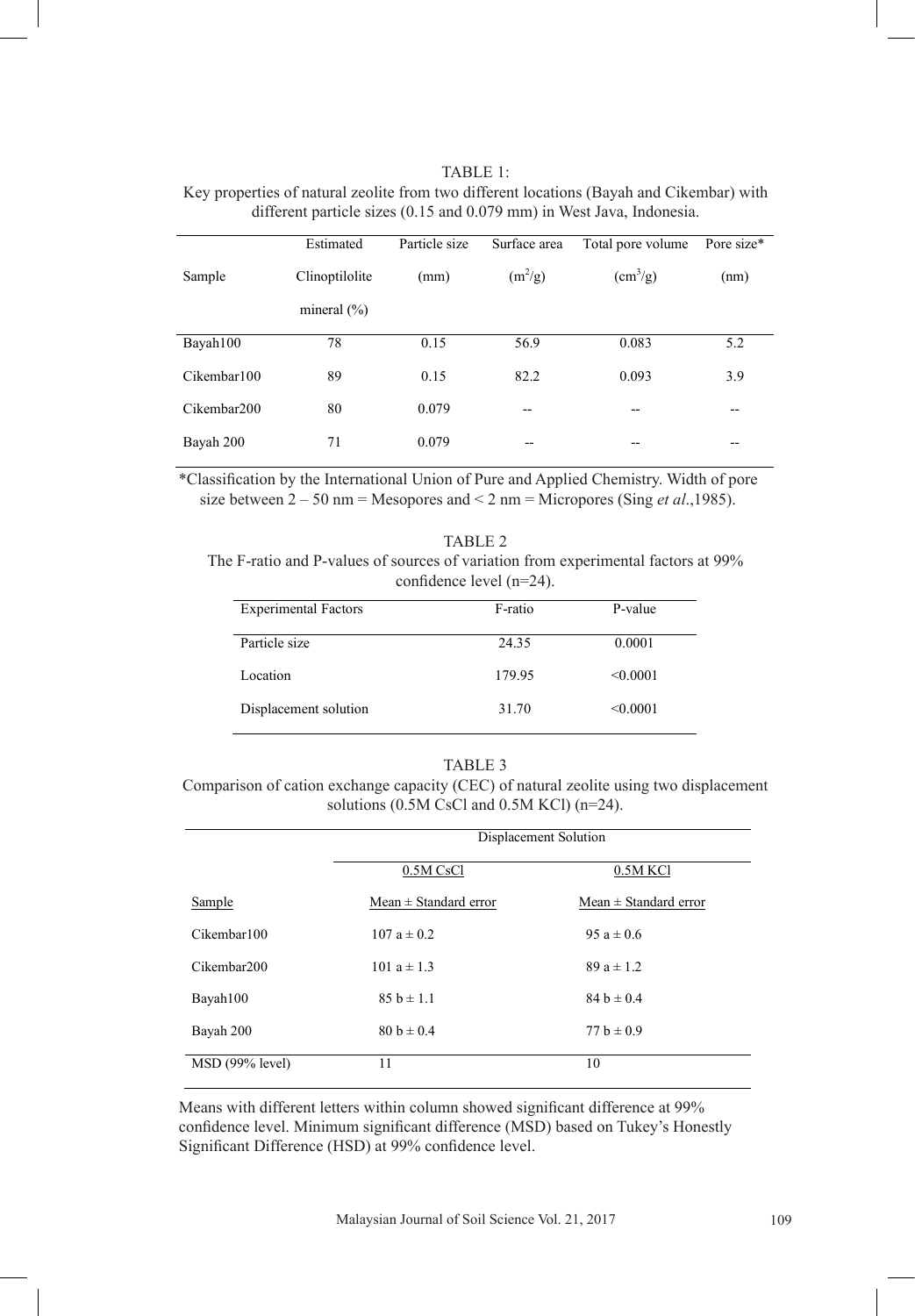Soluble cations from washing and isomorphous substitution of natural zeolite samples  $(n=24)$ . ----------------Soluble Cations (cmol<sub>c</sub> kg<sup>-1</sup>)----------------Element Cikembar100 Cikembar200 Bayah100 Bayah200 Ca  $ND^{\dagger}$  0.02 c  $ND^{\dagger}$  ND<sup> $\dagger$ </sup> ND<sup> $\dagger$ </sup> Mg 0.01 c 0.01 c 0.01 c 0.01 c 0.01 c

Na 1980 0.41 a 0.37 a 0.49 a 0.14 a K 0.05 b 0.04 b 0.06 b 0.06 b

> ---Isomorphous Substitution (%)---(100 - Percent Base Saturation)

TABLE 4

0.5M KCl 86 89 76 76  $HND = Not Detection$ . Means with different letters within column showed confidence level. Minimum significant difference (MSD) based on Tukey's Honestly Significant (MSD) based on Tukey's Honestly Significant Difference (HSD) at 99% significant difference at 99% confidence level. Minimum significant difference

0.5M CsCl 87 91 77 77

confidence level.

Displacement Solution

### **CONCLUSION**

Our study found d that the natural zeolite exchangeable cations, Na<sup>+</sup> adsorbed weakly at the edge of the clinoptilolite structure during washing prior to saturating with an ionic solution. Our results indicate that 0.5M CsCl is a more promising displacement solution for higher CEC determination of natural zeolite than 0.5M KCl. Due to its low cost and easily accessible raw materials from the neighbouring country, natural zeolite from Cikembar with a particle size of 0.079 mm (Cikembar100) from West Java has potential for cost-effective removal of Cs (including  $Cs^{137}$ ) from aqueous solution.

# **ACKNOWLEDGEMENTS**

We would like to thank Mr. Rizal Taslim from PT Khatulistiwa Zeolite Prima for providing the natural zeolite samples from West Java, Indonesia. Heartfelt thanks goes to Ms Norasma Zaki, Mr. Jamil Omar, and Mr. Fuzi Shariff from the Department of Land Management, Faculty of Agriculture, UPM for providing assistance in laboratory works.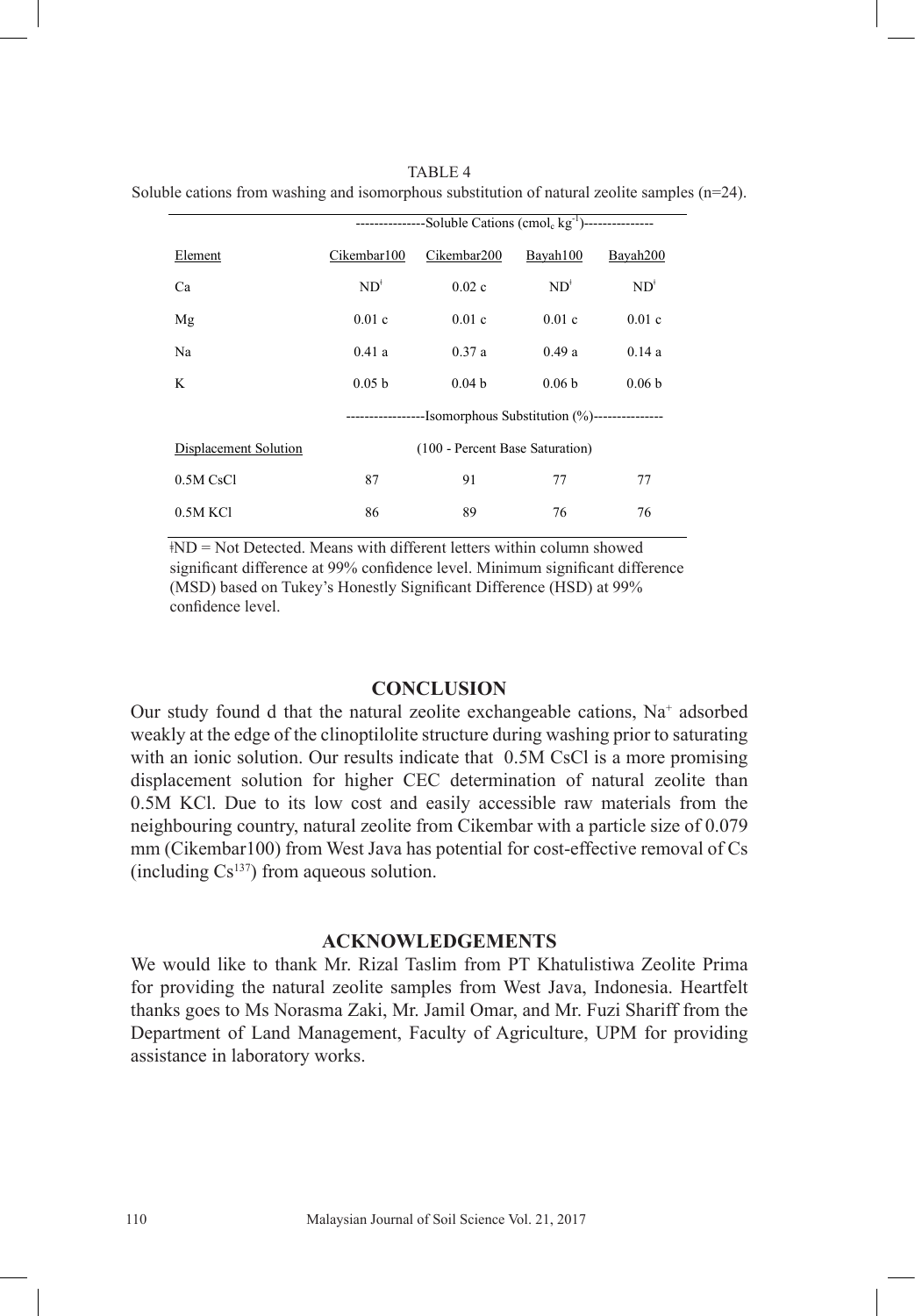### **REFERENCES**

- Ahmed, O.H., H. Aminuddin, and M. H. A. Husni. 2006. Reducing ammonia loss from urea and improving soil-exchangeable ammonium retention through mixing triple superphosphate, humic acid and zeolite. *Soil Use and Management* 22: 315-319.
- Ames, L. L. 1960. The cation sieve properties of clinoptilolite. *The American Mineralogist.* 45: 689-700.
- Ames, L. L. 1961. Cation sieve properties of the open zeolites chabazite, modernite, erionite and clinoptilolite. *The American Mineralogist* 46:1120-1131.
- Bain, D. C. and B. F. L. Smith. 1987. Chemical analysis. In: *Handbook of Determinative Methods in Clay Mineralogy* ,ed. M. J. Wilson, pp. 248-274., Glasgow: Blackie.
- Brunauer, S., P. H. Emmett and E. Teller. 1938. Adsorption of gases in multimolecular layers. *Journal of the American Chemical Society* 60: 309-319.
- Dyer, A. and K. J. White. 1999. Cation diffusion in the natural zeolite clinoptilolite. Therm*ochimica Acta* 340-341??? Check vol n0??: 341-348.
- Ferguson, G. A. and I. L. Pepper. 1987. Ammonium retention in sand amended with clinoptilolite. *Soil Science Society of America Journal* 51: 231-234.
- Hor, K.Y., J. M. C. Chee, M. N. Chong, B. Jin, C. Saint, P. E. Poh, and R. Aryal. 2016. Evaluation of physicochemical methods in enhancing the adsorption performance of natural zeolite as low-cost adsorbent of methylene blue dye from wastewater. *Journal of Cleaner Production* 118:197-209.
- Hulbert, M. H. 1987. Sodium, calcium, and ammonium exchange on clinoptilolite from the Fort Laclede deposit, Sweetwater County, Wyoming. *Clays and Clay Minerals* 35:458-462.
- Khattak, M. A., A. Arif, A. Hannan, F. Syukri and H. Hamid. 2016. Design and planning of a nuclear power plant in Malaysia: A Feasibility Report. *Journal of Advanced Research in Applied Sciences and Engineering Technology* 3:67-76.
- Kithome, M., J. W. Paul, L. M. Lavkulichm and A. A. Bomke. 1998. Kinetics of ammonium adsorption and desorption by the natural zeolite clinoptilolite. Soil *Science Society of America Journal* 62: 622-629.
- Kitsoupoulos, K. P. 1999. Cation exchange capacity (CEC) of zeolitic volcanistic materials: Applicability of the ammonium acetate saturation (AMAS) method. *Clays and Clay Minerals* 47:688-696.